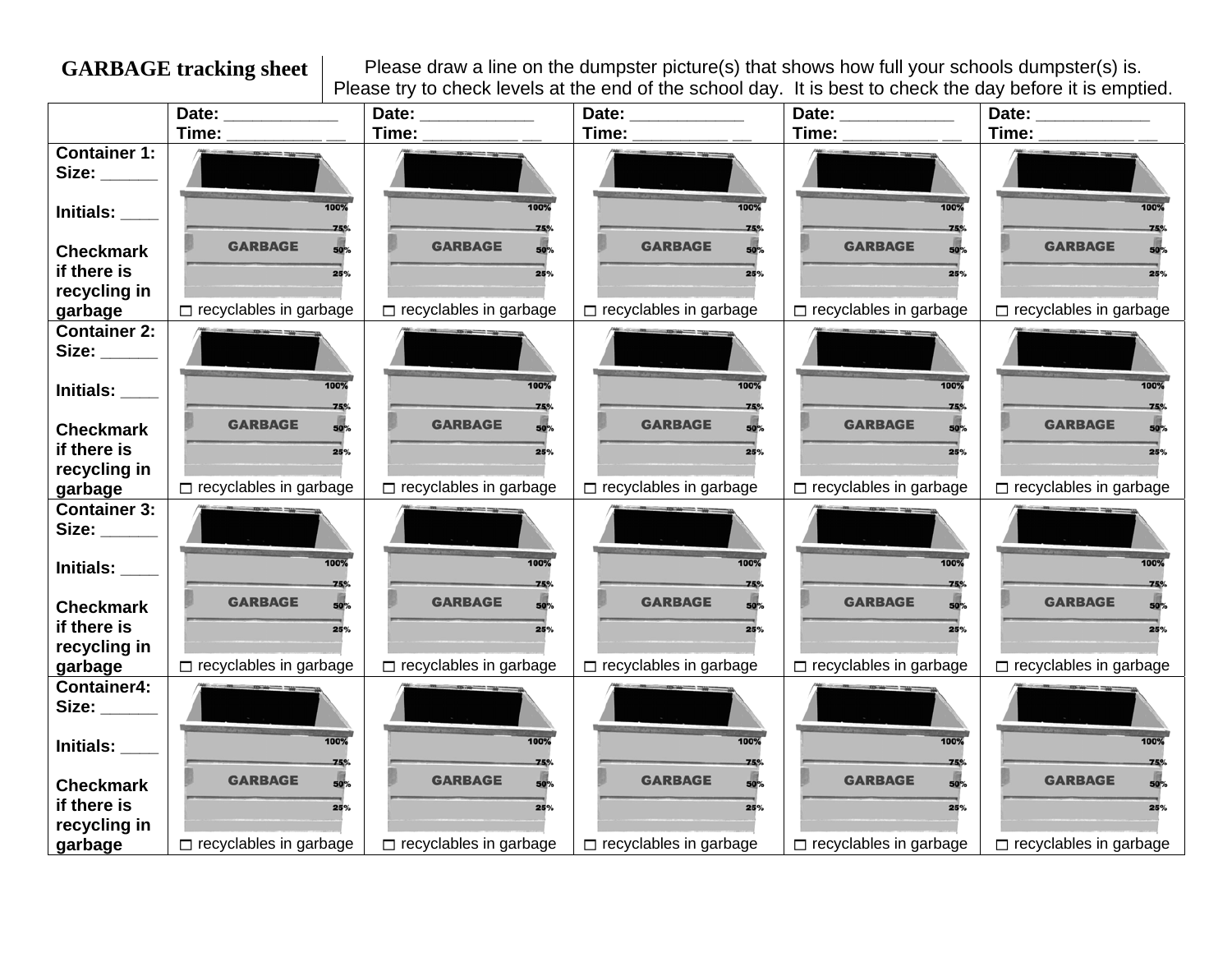# 23

## **RECYCLING tracking sheet**

Please draw a line on the dumpster picture(s) that shows how full your schools dumpster(s) is. Please try to check levels at the end of the school day. It is best to check the day before it is emptied.

|                                    | Date:                       | Date: _____________         | Date:                       | Date:                       | Date:                       |
|------------------------------------|-----------------------------|-----------------------------|-----------------------------|-----------------------------|-----------------------------|
|                                    | Time:                       | Time:                       | Time:                       | Time:                       | Time:                       |
| <b>Container 1:</b><br>Size: _____ |                             |                             |                             |                             |                             |
|                                    |                             |                             |                             |                             |                             |
| Initials: ____                     | 100%                        | 100%                        | 100%                        | 100%                        | 100%                        |
| <b>Checkmark if</b>                | 50%                         | <b>50%</b>                  |                             | 50%                         |                             |
| there is                           | 25%                         |                             |                             | 250                         |                             |
| Garbage in                         |                             |                             |                             |                             |                             |
| recycling                          | $\Box$ garbage in recycling | $\Box$ garbage in recycling | $\Box$ garbage in recycling | $\Box$ garbage in recycling | $\Box$ garbage in recycling |
| <b>Container 2:</b>                |                             |                             |                             |                             |                             |
| Size:                              |                             |                             |                             |                             |                             |
| Initials:                          | 100%                        | 100%                        | 100%                        | 100%                        | 100%                        |
| <b>Checkmark if</b>                | 75%<br>50%                  | 50%                         |                             | 75%<br>50%                  |                             |
| there is                           | 25%                         |                             | <b>50%</b><br><b>25%</b>    | <b>25%</b>                  |                             |
| Garbage in                         |                             |                             |                             |                             |                             |
| recycling                          | $\Box$ garbage in recycling | $\Box$ garbage in recycling | $\Box$ garbage in recycling | $\Box$ garbage in recycling | $\Box$ garbage in recycling |
| <b>Container 3:</b>                |                             |                             |                             |                             |                             |
| Size: _____                        |                             |                             |                             |                             |                             |
| Initials: ____                     | 100%                        | 100%                        | 100%                        | 100%                        | 100%                        |
| <b>Checkmark if</b>                |                             |                             |                             |                             |                             |
| there is                           | <b>50%</b>                  | 50%                         |                             | <b>50%</b>                  |                             |
| Garbage in                         | 25%                         | 25%                         | 25%                         | 25%                         |                             |
| recycling                          | $\Box$ garbage in recycling | $\Box$ garbage in recycling | $\Box$ garbage in recycling | $\Box$ garbage in recycling | $\Box$ garbage in recycling |
| <b>Container 4:</b>                |                             |                             |                             |                             |                             |
| Size: _____                        |                             |                             |                             |                             |                             |
| Initials: ____                     | 100%                        | 100%                        | 100%                        | 100%                        | 100%                        |
|                                    | 75%                         |                             |                             | 75%                         |                             |
| <b>Checkmark if</b><br>there is    | 50 <sup>%</sup>             | 50 <sub>%</sub>             |                             | 50°                         |                             |
| Garbage in                         | 25%                         | <b>25%</b>                  | <b>25%</b>                  | <b>25%</b>                  |                             |
| recycling                          | $\Box$ garbage in recycling | $\Box$ garbage in recycling | $\Box$ garbage in recycling | $\Box$ garbage in recycling | $\Box$ garbage in recycling |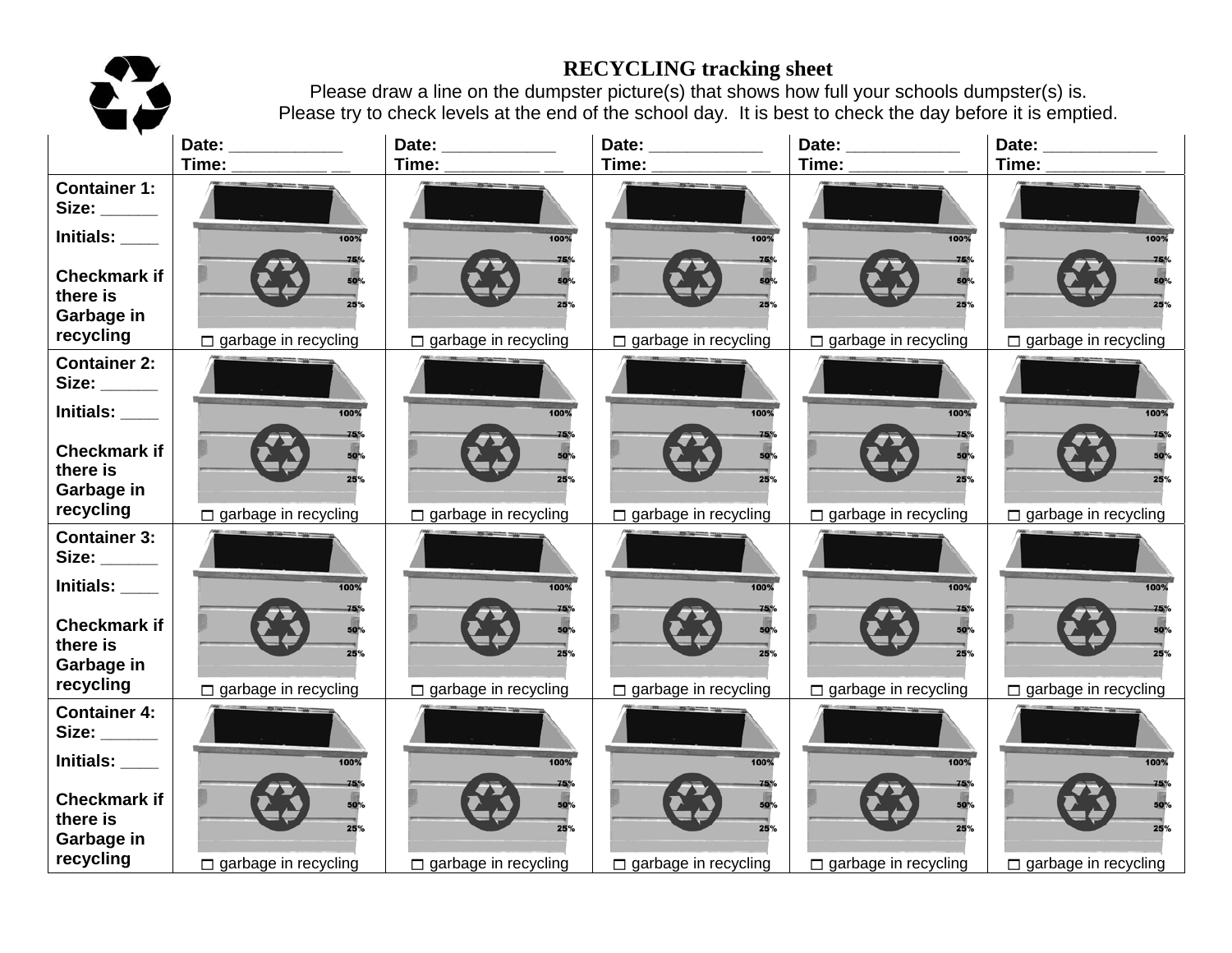

## **RECYCLING tracking sheet**

Please draw a line on the cart picture(s) that shows how full your schools cart(s) is. Please try to check levels at the end of the school day. It is best to check the day before it is emptied.

|                  | Date: _____________         | Date: _____________         | Date: _____________         | Date: ____________          | Date: _____________         |
|------------------|-----------------------------|-----------------------------|-----------------------------|-----------------------------|-----------------------------|
|                  | Time:                       | Time: _____________         | Time: _____________         | Time: $\qquad \qquad$       | Time: ______________        |
| Cart 1:          | 100%                        | 100%                        | 100%                        | 100%                        | 100%                        |
|                  | 75%                         | 75%                         | 75%                         | 75%                         | 75%                         |
| Initials: $\_\_$ | 50%<br>25%                  | 50%<br>25%                  | 50%<br>25%                  | 50%<br>25%                  | 50%<br>25%                  |
|                  | $\Box$ garbage in recycling | $\Box$ garbage in recycling | $\Box$ garbage in recycling | $\Box$ garbage in recycling | $\Box$ garbage in recycling |
| Cart 2:          | 100%                        | 100%                        | 100%                        | 100%                        | 100%                        |
|                  | 75%                         | 75%                         | 75%                         | 75%                         | 75%                         |
| Initials: $\_\_$ | 50%<br>25%                  | 50%<br>25%                  | 50%<br>25%                  | 50%<br>25%                  | 50%<br>25%                  |
|                  | $\Box$ garbage in recycling | $\Box$ garbage in recycling | $\Box$ garbage in recycling | $\Box$ garbage in recycling | $\Box$ garbage in recycling |
| Cart 3:          | 100%<br>75%                 | 100%<br>75%                 | 100%<br>75%                 | 100%<br>75%                 | 100%<br>75%                 |
|                  | 50%                         | 50%                         | 50%                         | 50%                         | 50%                         |
| Initials: $\_\_$ | 25%                         | 25%                         | 25%                         | 25%                         | 25%                         |
|                  | garbage in recycling        | $\Box$ garbage in recycling | $\Box$ garbage in recycling | $\Box$ garbage in recycling | $\Box$ garbage in recycling |
|                  | 100%                        | 100%                        | 100%                        | 100%                        | 100%                        |
| Cart 4:          | 75%                         | 75%                         | 75%                         | 75%                         | 75%                         |
| Size: ______     | 50%                         | 50%                         | 50%                         | 50%                         | 50%                         |
| Initials: ___    | 25%                         | 25%                         | 25%                         | 25%                         | 25%                         |
|                  | garbage in recycling        | $\Box$ garbage in recycling | $\Box$ garbage in recycling | garbage in recycling        | garbage in recycling        |